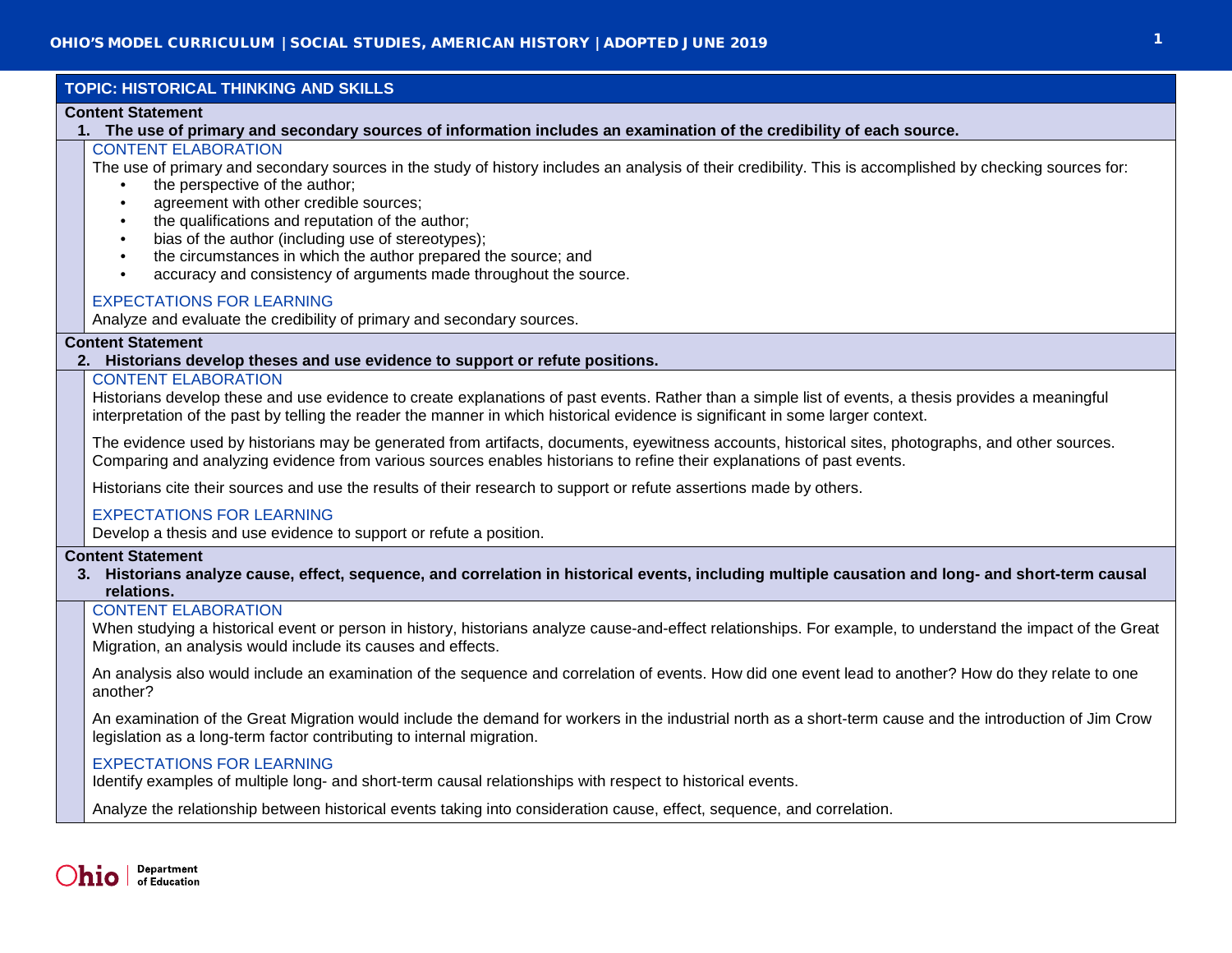# **TOPIC: FOUNDING DOCUMENTS**

## **Content Statement**

**4. The Declaration of Independence elaborates on the rights and role of the people in building the foundations of the American nation through the principles of unalienable rights and consent of the people.**

## CONTENT ELABORATION

The Declaration of Independence was written to express the ideals that Americans believed government should be founded on. These ideals, embodied in individual and civil liberties, include:

- unalienable rights:
- consent of the people;
- equality of rights for all citizens; and
- responsibility of the government to protect the rights of its citizens.

## EXPECTATIONS FOR LEARNING

Explain the unalienable rights found in the Declaration of Independence as they apply to individual rights, marginalized groups, and the changing role of government.

### **Content Statement**

**5. The Northwest Ordinance elaborates on the rights and role of the people in building the foundations of the American nation through its establishment of natural rights and setting up educational institutions.**

## CONTENT ELABORATION

The Northwest Ordinance provided the basis for temporary governance for the Northwest Territory and eventual entry of these states into the United States.

The Northwest Ordinance established precedents that included:

- public education ("schools and the means of education") to be encouraged;
- the establishment of civil liberties (e.g., religious liberty, right to trial by jury, writ of habeas corpus);
- the prohibition of slavery (later included in the Constitution as the 13th Amendment); and
- state governments were to be republican in structure (this provision was repeated in the U.S. Constitution).

# EXPECTATIONS FOR LEARNING

Explain the precedents for governing the United States that were established by the Northwest Ordinance.

## **Content Statement**

**6. The U.S. Constitution established the foundations of the American nation and the relationship between the people and their government.**

## CONTENT ELABORATION

The U.S. Constitution strengthened the structure of the national government by:

- establishing three separate branches;
- including the principle of federalism that delineated the distribution of powers between the national government and the states;
- instituting the ability to pass legislation and amend the Constitution; and
- giving the ability to address the issues facing the nation (e.g., powers to levy taxes, raise armies, and regulate commerce) to Congress.

The U.S. Constitution defined the relationship between the people and their government by:

- limiting government to protect individual and civil liberties;
- ensuring people have a role in electing government representatives; and
- guaranteeing power from the consent of the people.

## EXPECTATIONS FOR LEARNING

Explain how the U.S. Constitution establishes a limited government that protects the rights of the people.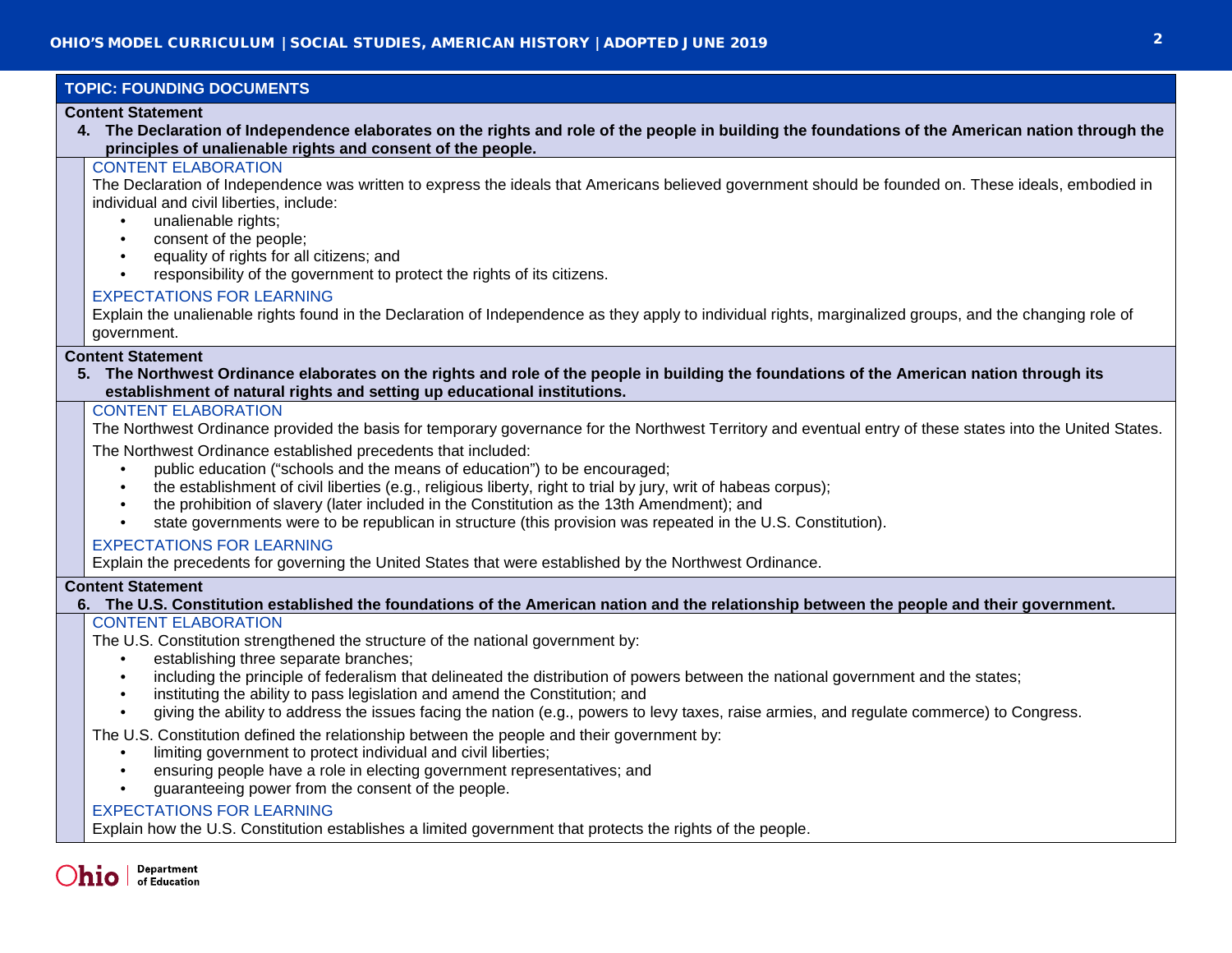# **TOPIC: FOUNDING DOCUMENTS**

## **Content Statement**

**7. The debate presented by the Federalist and Anti-Federalist Papers over protections for individuals and limits on government power resulted in the Bill of Rights. The Bill of Rights provides constitutional protections for individual liberties and limits on governmental power.**

## CONTENT ELABORATION

The Federalists published a series of essays to convince others to support the ratification of the U.S. Constitution. The Federalists advocated for:

- national taxation to fund the central government;
- a standing army for a strong national defense; and
- a strong central government with checks and balances.

The Anti-Federalists also published their concerns relating to the shift of power from state governments to a strong central government. Their concerns included:

- national taxation becoming repressive;
- the use of a standing army against their own citizens; and
- establishing a balance of power between national and state governments.

One of the key issues in the debate over the ratification of the Constitution concerned individual rights. Anti-Federalist arguments regarding the lack of protections of individual liberties led to the introduction and eventual ratification of the Bill of Rights, which included:

- freedom of speech, press, assembly, petition, religion;
- due process of law; and
- protections against illegal search and seizure.

# EXPECTATIONS FOR LEARNING

Compare the arguments of the Federalists and Anti-Federalists.

Explain how the Federalist and Anti-Federalist debates led to the adoption of the Bill of Rights.

# **TOPIC: INDUSTRIALIZATION AND PROGRESSIVISM (1877-1920)**

## **Content Statement**

**8. The rise of corporations, heavy industry, mechanized farming and technological innovations transformed the American economy from an agrarian to an increasingly urban industrial society.**

## CONTENT ELABORATION

Industrialization in the United States in the late 19th and early 20th centuries was characterized by the rise of corporations and heavy industry, which transformed the American economy. Consequences of this transformation included:

- a shift from a predominance of agricultural workers to a predominance of factory workers;
- a shift from rural living to urban living, with more people living in crowded and unsanitary conditions;
- new technologies made production more efficient as machines replaced human labor;
- increased agricultural production due to mechanized farming; and
- the development of the mechanized assembly line and mass production which led to the transition from skilled to unskilled labor.

Some of the technological innovations that transformed the American economy in the late 19th and early 20th centuries included the telephone, phonograph, incandescent light bulb, washing machine, skyscraper, automobile, and airplane.

## EXPECTATIONS FOR LEARNING

Analyze how the rise of corporations, heavy industry, mechanized farming and technological innovations transformed the American economy from an agricultural economy to an increasingly industrial economy.

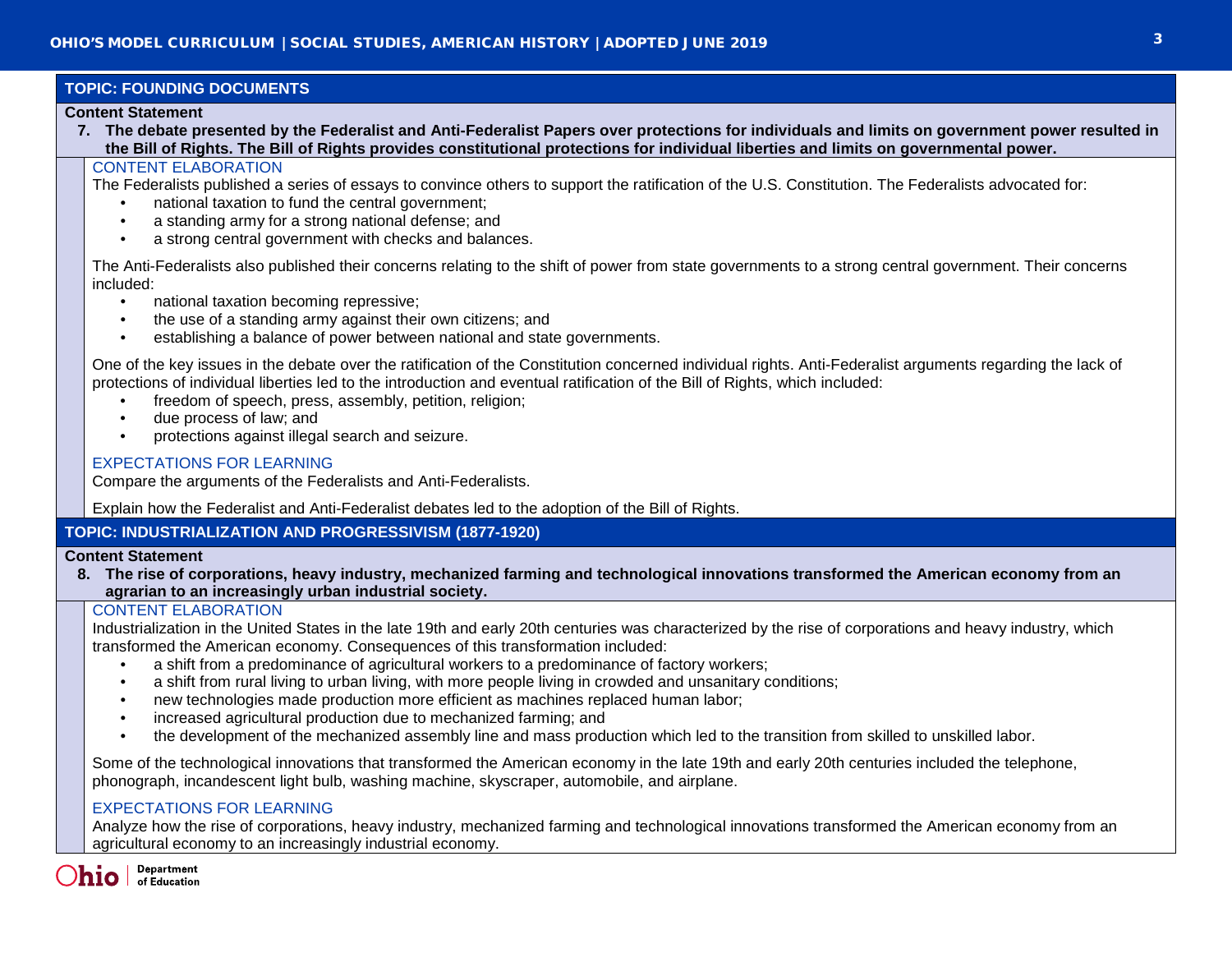| TOPIC: INDUSTRIALIZATION AND PROGRESSIVISM (1877-1920)                                                                                                                                                                                                                                                                                                                  |  |  |  |
|-------------------------------------------------------------------------------------------------------------------------------------------------------------------------------------------------------------------------------------------------------------------------------------------------------------------------------------------------------------------------|--|--|--|
| <b>Content Statement</b><br>The rise of industrialization led to a rapidly expanding workforce. Labor organizations grew amidst unregulated working conditions, laissez-<br>9.<br>faire policies toward big business, and violence toward supporters of organized labor.                                                                                                |  |  |  |
| <b>CONTENT ELABORATION</b><br>The rise of industrialization in the United States in the late 19th and early 20th centuries increased the demand for workers. With this demand, immigrants<br>came from other countries and Americans migrated from other parts of the United States to take jobs in industrial centers.                                                 |  |  |  |
| Laissez-faire policies allowed the formation of monopolies and trusts. Conflict between corporations and labor led to the growth of labor unions. Labor<br>unions advocated for workplace reforms such as:<br>shorter work days;<br>$\bullet$<br>increased pay;<br>$\bullet$<br>safer working conditions; and<br>$\bullet$<br>restrictions on child labor.<br>$\bullet$ |  |  |  |
| Tactics employed by the labor unions to achieve their goals included:<br>collective bargaining;<br>strikes; and<br>$\bullet$<br>boycotts.<br>$\bullet$                                                                                                                                                                                                                  |  |  |  |
| Labor organizations faced violent backlash from business owners that sometimes led to government intervention.                                                                                                                                                                                                                                                          |  |  |  |
| <b>EXPECTATIONS FOR LEARNING</b><br>Explain the economic effects of industrialization, the growth of organized labor, and the influences of laissez-faire policies.                                                                                                                                                                                                     |  |  |  |
|                                                                                                                                                                                                                                                                                                                                                                         |  |  |  |

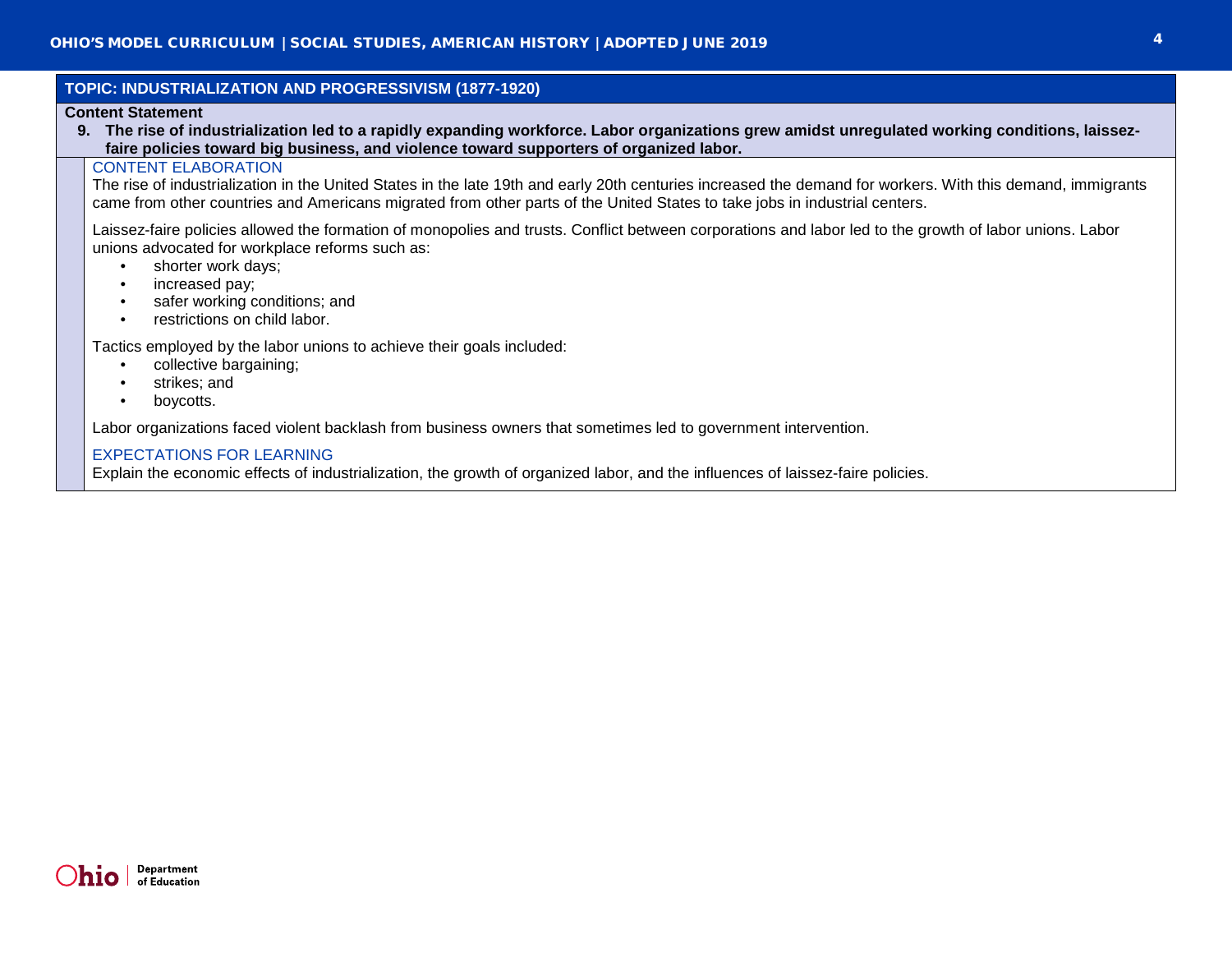# **TOPIC: INDUSTRIALIZATION AND PROGRESSIVISM (1877-1920)**

## **Content Statement**

## **10. Immigration, internal migration and urbanization transformed American life.**

## CONTENT ELABORATION

Mass immigration at the turn of the 20th century made the country more diverse and transformed American life. Effects of mass immigration included:

- filling a demand for workers:
- diffusion of ethnic traits into American culture;
- impacting the growth of cities; and
- increased nativist sentiment.

Internal migration contributed to the growth of urban areas. Many people left their farms for the cities seeking greater job opportunities.

The Great Migration was the mass movement of African Americans who fled the rural South for the urban North. They sought to escape discrimination and secure better-paying jobs. The Great Migration helped transform northern cities economically (e.g., as workers and consumers) and culturally (e.g., art, music, and literature).

Urbanization transformed the physical nature of cities including:

- buildings becoming taller and tenement buildings providing housing for working families;
- increased crime, disease, overcrowding, poor living conditions, and lack of sanitation services;
- the emergence of ethnic neighborhoods:
- improvements in public transportation; and
- a growing middle class that could easily commute for employment and leisure activities.

# EXPECTATIONS FOR LEARNING

Analyze how immigration, internal migration and urbanization transformed American life.

## **Content Statement**

**11. Continued settlement by Americans in the West intensified conflict with American Indians and reinforced the policy of the reservation system.**

# CONTENT ELABORATION

Industrialization led to increased demand for natural resources and encouraged westward migration by Americans.

As Americans moved west, conflicts often occurred as Americans came into contact with American Indians. Consequences of these conflicts included:

- the Plains Wars:
- the Battle of Little Bighorn:
- the Wounded Knee Massacre; and
- resistance to assimilation (e.g., Ghost Dance).

The demand for resources and land in the West changed the life of the American Indians, who continued to be displaced from their ancestral lands through a series of treaties and government actions that included:

- Homestead Acts;
- Dawes Act;
- reservation system;
- Indian residential schools; and
- Americanization and assimilation.

# EXPECTATIONS FOR LEARNING

Explain how continued American westward movement impacted American Indians.

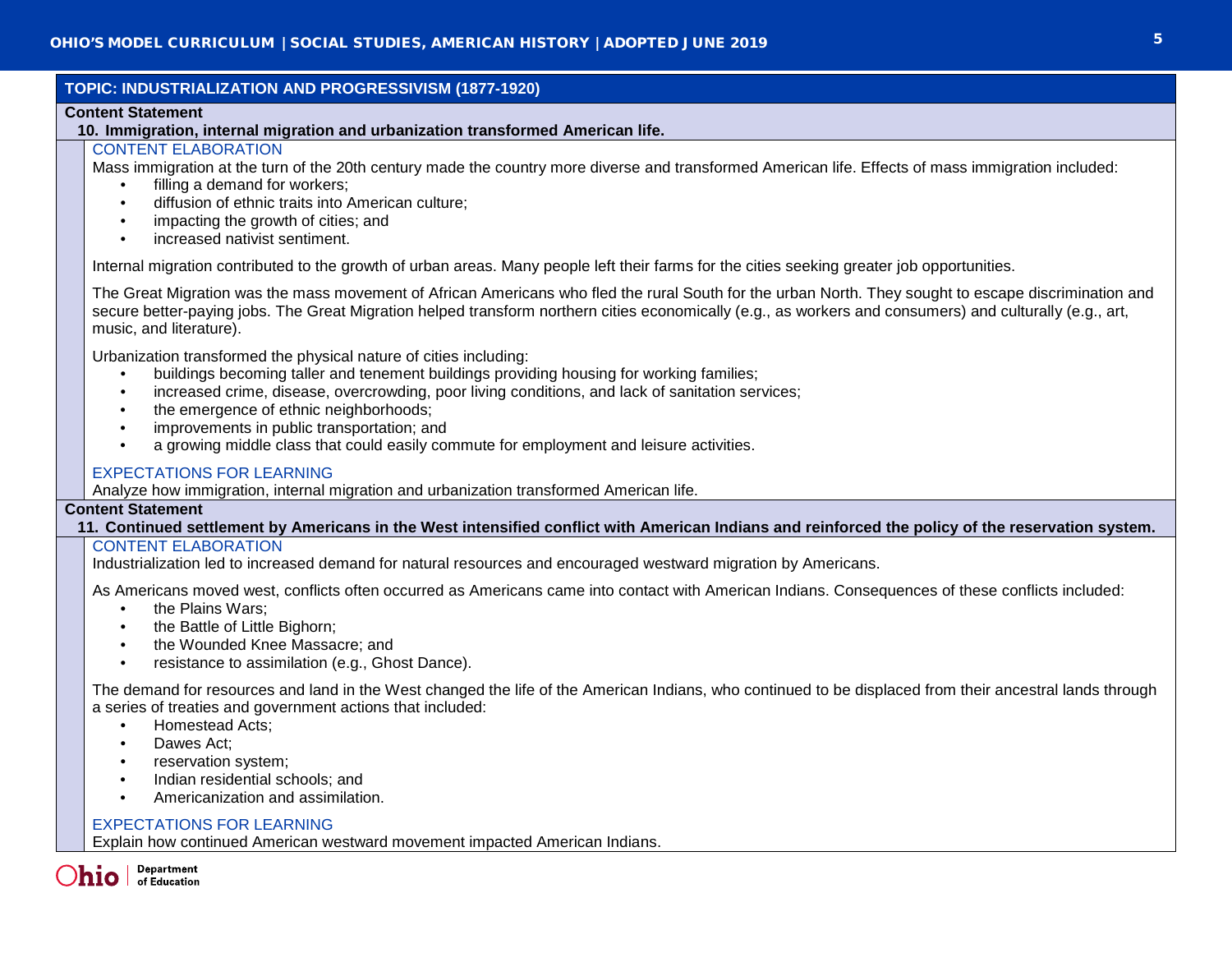|                                                                                                                              | TOPIC: INDUSTRIALIZATION AND PROGRESSIVISM (1877-1920)                                                                                                                                                                                             |  |  |
|------------------------------------------------------------------------------------------------------------------------------|----------------------------------------------------------------------------------------------------------------------------------------------------------------------------------------------------------------------------------------------------|--|--|
| <b>Content Statement</b>                                                                                                     |                                                                                                                                                                                                                                                    |  |  |
| 12. Following Reconstruction, old political and social structures reemerged and racial discrimination was institutionalized. |                                                                                                                                                                                                                                                    |  |  |
|                                                                                                                              | <b>CONTENT ELABORATION</b>                                                                                                                                                                                                                         |  |  |
|                                                                                                                              | The removal of federal troops from the South accompanied the end of Reconstruction and helped lead to the restoration of the Democratic Party's control of<br>state governments. Many reforms enacted by Reconstruction governments were repealed. |  |  |
|                                                                                                                              | Racial discrimination was further institutionalized with the passage of Jim Crow Laws. These state laws and local ordinances enforced discriminatory<br>policies that included:                                                                    |  |  |
|                                                                                                                              | racial segregation;                                                                                                                                                                                                                                |  |  |
|                                                                                                                              | limited ballot access;                                                                                                                                                                                                                             |  |  |
|                                                                                                                              | prohibition of interracial marriage; and                                                                                                                                                                                                           |  |  |
|                                                                                                                              | limited protection of civil rights for African Americans.                                                                                                                                                                                          |  |  |
|                                                                                                                              | The U.S. Supreme Court affirmed segregation in the Plessy v Ferguson decision.                                                                                                                                                                     |  |  |
|                                                                                                                              | The rise of the Ku Klux Klan and other nativist organizations brought increased violence against African Americans.                                                                                                                                |  |  |
|                                                                                                                              | <b>EXPECTATIONS FOR LEARNING</b>                                                                                                                                                                                                                   |  |  |
|                                                                                                                              | Analyze the post-Reconstruction political and social developments that led to institutionalized racism in the United States.                                                                                                                       |  |  |

Describe institutionalized racist practices in post-Reconstruction America.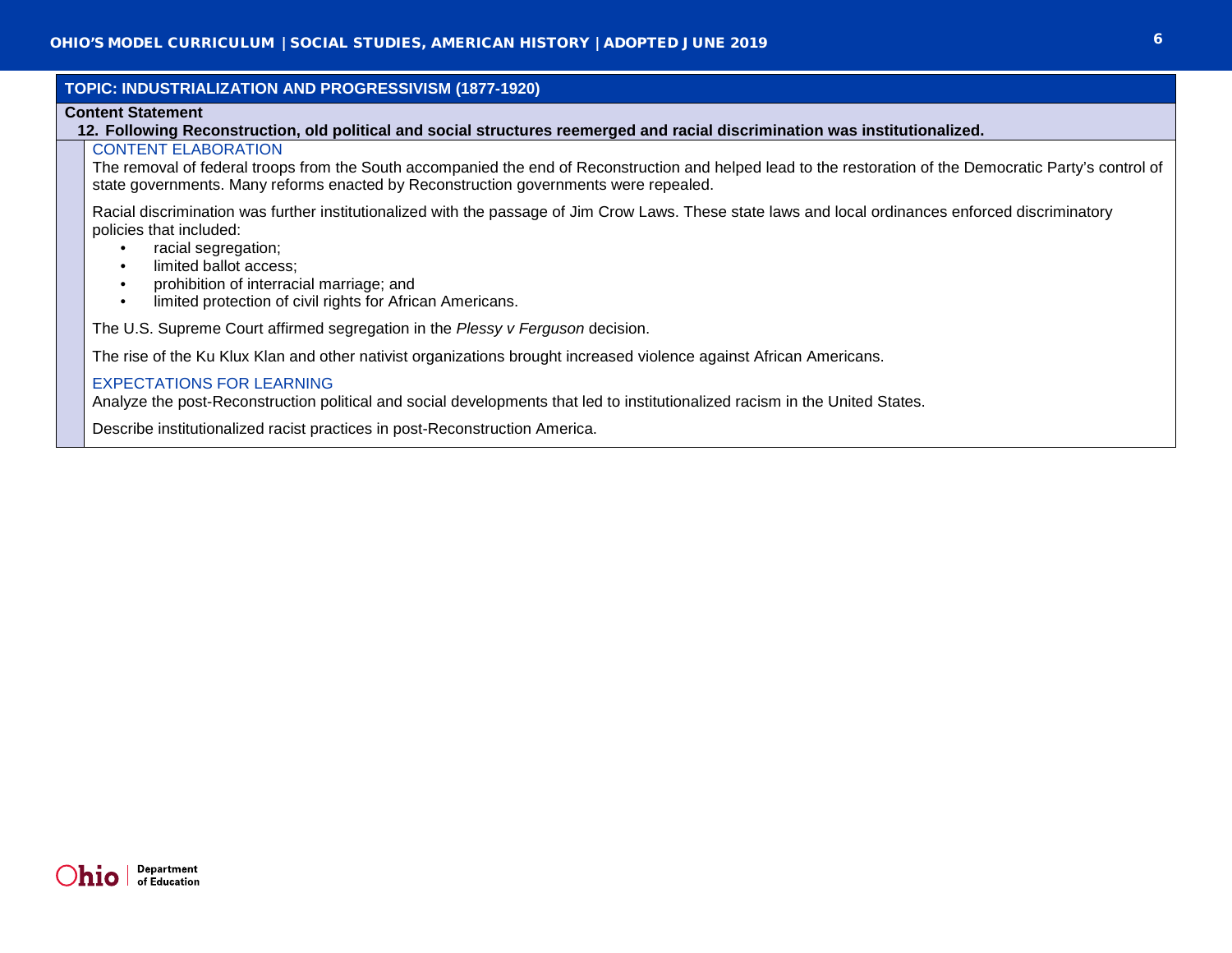# **TOPIC: INDUSTRIALIZATION AND PROGRESSIVISM (1877-1920)**

### **Content Statement**

**13. The Progressive era was an effort to address the ills of American society stemming from industrial capitalism, urbanization, and political corruption.**

## CONTENT ELABORATION

Industrial capitalism, urbanization, and political corruption contributed to problems in American society in the late 19th and early 20th centuries. Public reaction to the effects of industrialization led to the creation of a reform agenda which contributed to the rise of Progressivism. Journalists, called muckrakers, exposed political corruption, corporate and industrial practices, social injustice, and life in urban America.

Progressives introduced reforms to address the issues associated with industrial capitalism. Their efforts led to antitrust lawsuits, antitrust legislation, railroad regulation, consumer protection legislation, and conservation reforms. Examples of progressive reforms included:

- Sherman and Clayton Antitrust Acts:
- Pure Food and Drug Act;
- Meat Inspection Act; and
- creation of the U.S. Forest Service and the National Park Service.

Progressives sought to address concerns arising with growing urban settlement. Examples of actions taken to combat problems caused by urbanization included:

- the creation of settlement houses:
- improvements in public sanitation; and
- building codes established to address concerns with tenement housing.

The Federal Reserve Act was passed to control the nation's money supply and regulate the banking system. Progressives fought political corruption and introduced reforms to make the political process more democratic.

Other progressive reforms included:

- 16th Amendment (power of Congress to levy an income tax);
- 17th Amendment (direct election of U.S. Senators);
- 18th Amendment (prohibition of alcoholic beverages); and
- 19th Amendment (women's suffrage).

## EXPECTATIONS FOR LEARNING

Analyze and evaluate the success of progressive reforms during the late 19th and early 20th centuries in addressing problems associated with industrial capitalism, urbanization, and political corruption.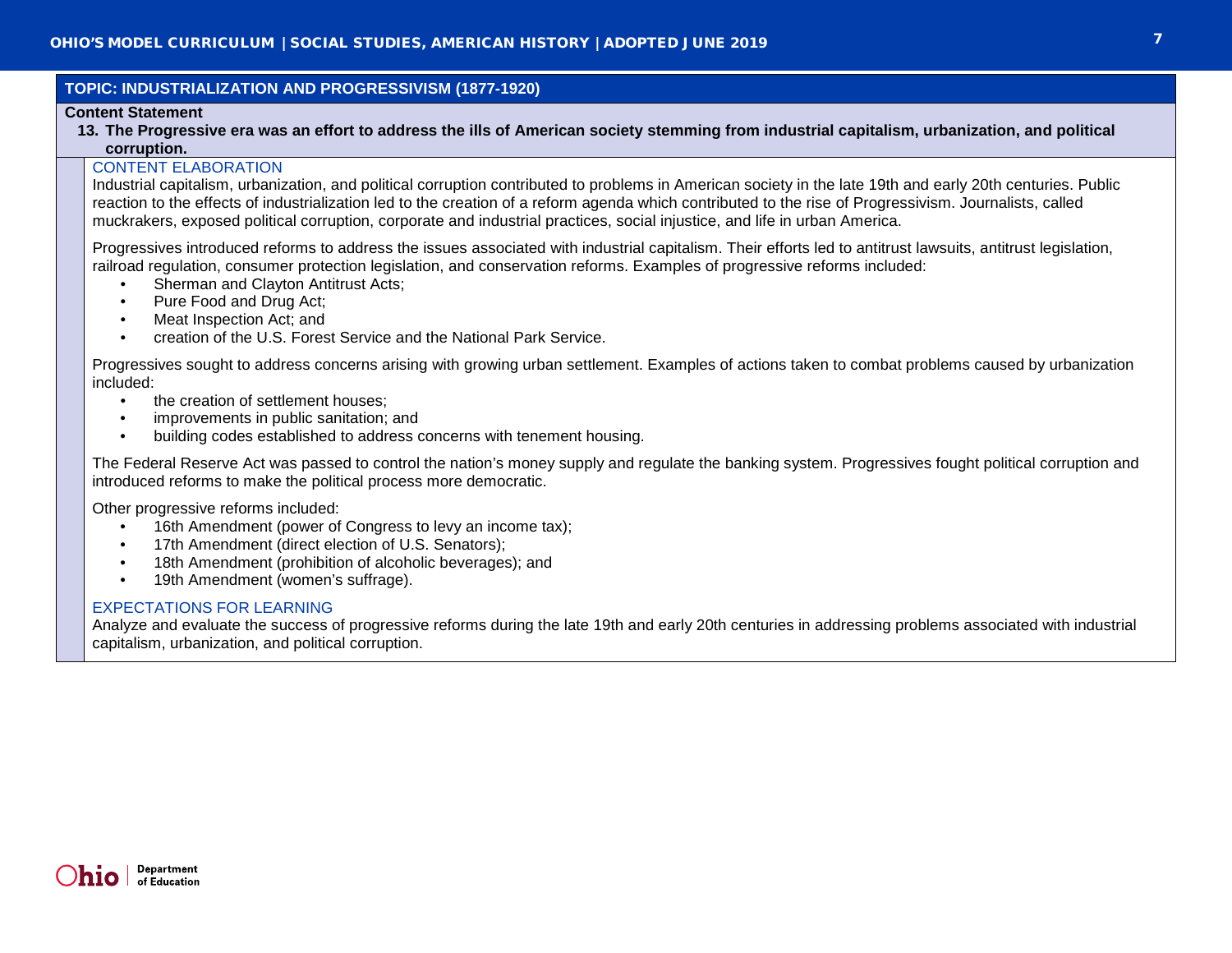## **TOPIC: FOREIGN AFFAIRS FROM IMPERIALISM TO POST-WORLD WAR I (1898-1930)**

## **Content Statement**

## **14. As a result of overseas expansion, the Spanish-American War, and World War I, the United States emerged as a world power.**

# CONTENT ELABORATION

Following the initial settlement of the western frontier, Americans developed favorable attitudes toward foreign expansion. Pushed along by global competition for markets, prestige, an expanded navy, and a sense of cultural superiority, the United States engaged in a series of overseas actions which fostered its move to global power status. Such actions included:

- the annexation of Hawaii:
- the Spanish-American War; and
- Big Stick Diplomacy.

With its entry into World War I, the United States mobilized a large army and navy to help the Allies achieve victory. After the war, European countries were forced to concentrate their resources on rebuilding their countries which allowed the United States to emerge as a world power.

## EXPECTATIONS FOR LEARNING

Analyze the circumstances which enabled the United States to emerge as a world power in the early 1900s.

## **Content Statement**

**15. After World War I, the United States pursued efforts to maintain peace in the world. However, as a result of the national debate over the Versailles Treaty ratification and the League of Nations, the United States moved away from the role of world peacekeeper and limited its involvement in international affairs.**

## CONTENT ELABORATION

After World War I, the United States emerged as a world leader and pursued efforts to maintain peace in the world. The United States' efforts partially helped shape the Treaty of Versailles, but debate over its terms and efforts to avoid foreign entanglements led to its defeat in the Senate and the United States' decision not to join the League of Nations.

Desires to avoid another major war led to treaties addressing arms limitation and territorial expansion. In 1928, the United States signed the Kellogg-Briand Pact to prohibit war as "an instrument of national policy." In later legislative acts, the United States sought to limit its involvement in international affairs.

## EXPECTATIONS FOR LEARNING

Explain why and how the United States moved to a policy of isolationism following World War I.

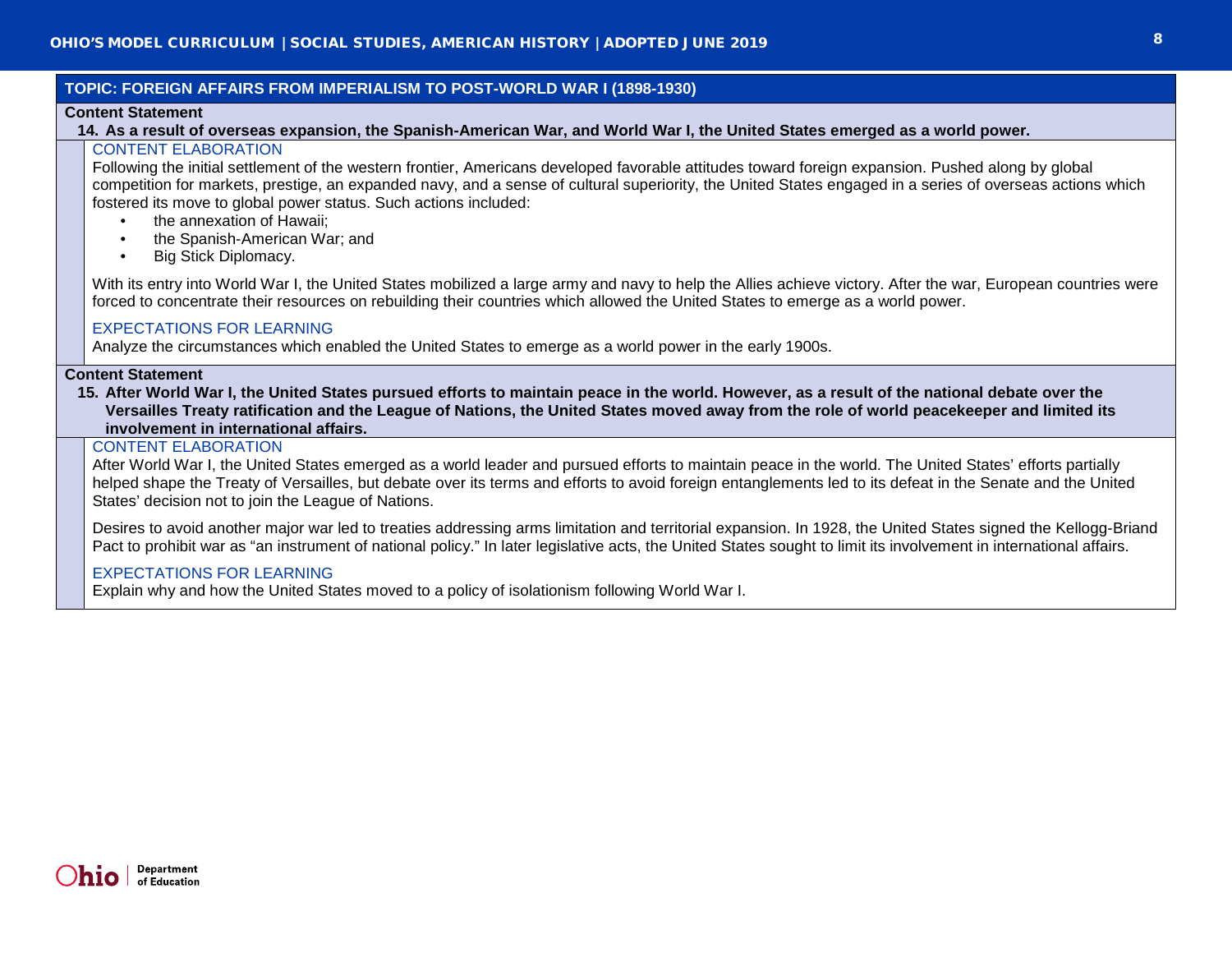| TOPIC: PROSPERITY, DEPRESSION AND THE NEW DEAL (1919-1941)                                                                                                                                                               |                                                                                                                                                                                                                                                                                                                                                                                                                                                                                                                                                                                                                                                                                                                                                                                                                                                   |  |
|--------------------------------------------------------------------------------------------------------------------------------------------------------------------------------------------------------------------------|---------------------------------------------------------------------------------------------------------------------------------------------------------------------------------------------------------------------------------------------------------------------------------------------------------------------------------------------------------------------------------------------------------------------------------------------------------------------------------------------------------------------------------------------------------------------------------------------------------------------------------------------------------------------------------------------------------------------------------------------------------------------------------------------------------------------------------------------------|--|
| <b>Content Statement</b><br>16. Racial intolerance, anti-immigrant attitudes, and the Red Scare contributed to social unrest after World War I.                                                                          |                                                                                                                                                                                                                                                                                                                                                                                                                                                                                                                                                                                                                                                                                                                                                                                                                                                   |  |
|                                                                                                                                                                                                                          | <b>CONTENT ELABORATION</b><br>The Great Migration of African Americans to northern cities heightened racial tensions due to increased competition for jobs, housing, and public services.<br>Evidence of racial tension throughout the nation included:<br>enforcement of Jim Crow legislation that continued in the South during the post-war era;<br>$\bullet$<br>lynchings and threats of racial violence;<br>racial intolerance and the revival of the Ku Klux Klan across the United States; and<br>$\bullet$<br>urban race riots.<br>$\bullet$<br>An increase in immigration to the United States from southern and eastern Europe preceded World War I. Nativism after the war was reflected in the<br>passage of immigration quotas. Intolerance toward immigrants, Catholics, and Jews was exhibited by groups such as the Ku Klux Klan. |  |
|                                                                                                                                                                                                                          | The rise of Communism in Russia as well as post-war labor strikes and violence in the United States stirred fears of revolution among Americans. The Red<br>Scare of 1919-1920 was a reaction to these perceived threats and led to the incarceration and deportation of many immigrants.<br><b>EXPECTATIONS FOR LEARNING</b><br>Describe how racial intolerance, anti-immigrant attitudes, and the Red Scare contributed to social unrest after World War I.                                                                                                                                                                                                                                                                                                                                                                                     |  |
| <b>Content Statement</b><br>17. An improved standard of living for many, combined with technological innovations in communication, transportation, and industry resulted in<br>social and cultural changes and tensions. |                                                                                                                                                                                                                                                                                                                                                                                                                                                                                                                                                                                                                                                                                                                                                                                                                                                   |  |
|                                                                                                                                                                                                                          | <b>CONTENT ELABORATION</b><br>Following World War I, the United States experienced a period of successful advances in industry and an economic boom that improved the standards of<br>living for many Americans.                                                                                                                                                                                                                                                                                                                                                                                                                                                                                                                                                                                                                                  |  |
|                                                                                                                                                                                                                          | Technological innovations in industry, transportation, and communication included:<br>the assembly line;<br>$\bullet$<br>automobile;<br>٠<br>commercial aircraft;<br>$\bullet$<br>talking motion pictures;<br>$\bullet$<br>commercial radio broadcasts; and<br>$\bullet$<br>wider circulation of newspapers and magazines;<br>$\bullet$                                                                                                                                                                                                                                                                                                                                                                                                                                                                                                           |  |
|                                                                                                                                                                                                                          | These innovations brought change, but some changes challenged social norms and increased tensions.                                                                                                                                                                                                                                                                                                                                                                                                                                                                                                                                                                                                                                                                                                                                                |  |
|                                                                                                                                                                                                                          | <b>EXPECTATIONS FOR LEARNING</b><br>Describe how an improved standard of living for many, combined with technological innovations in communication, transportation and industry, resulted in<br>social and cultural changes                                                                                                                                                                                                                                                                                                                                                                                                                                                                                                                                                                                                                       |  |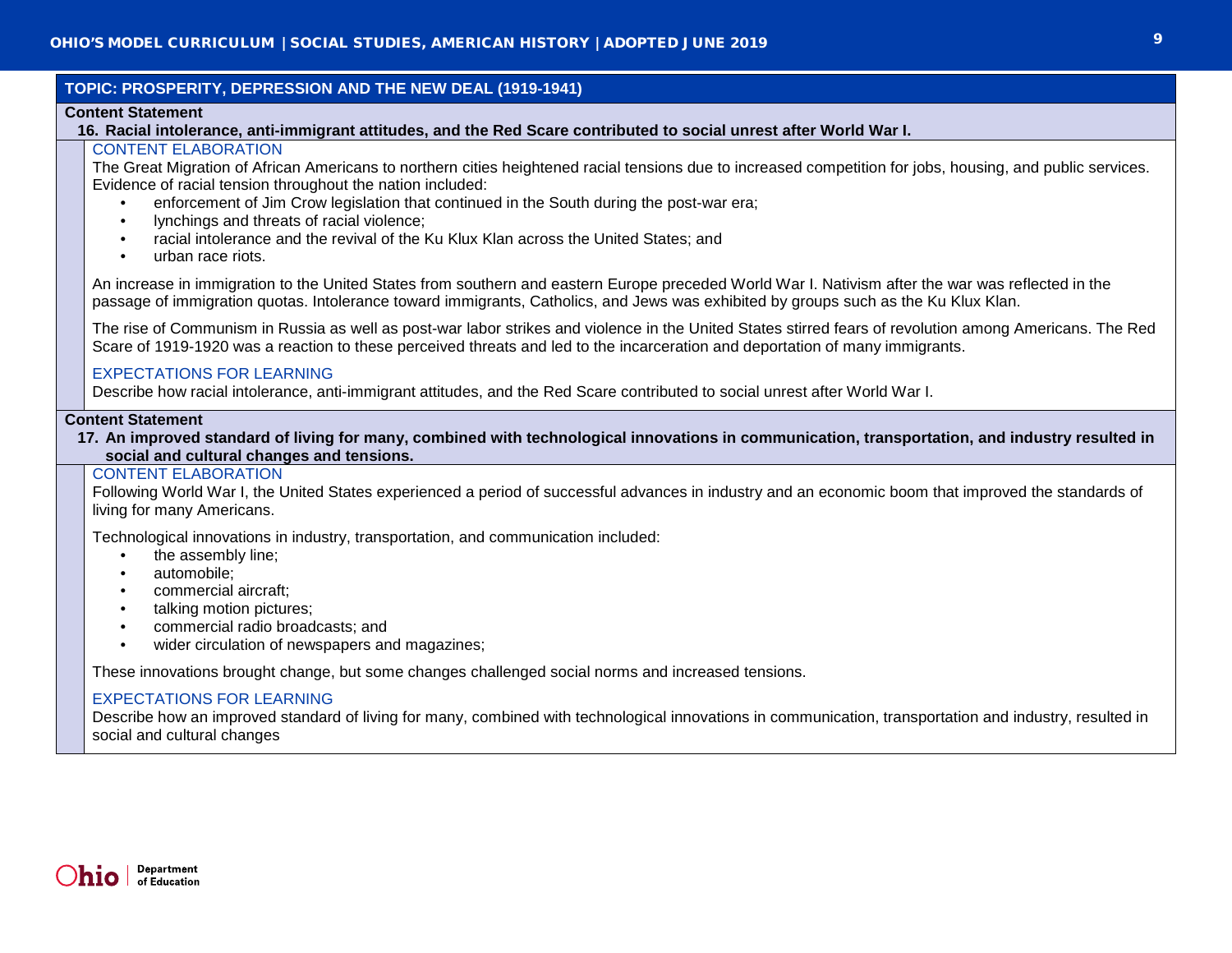# **TOPIC: PROSPERITY, DEPRESSION AND THE NEW DEAL (1919-1941)**

## **Content Statement**

#### **18. Movements such as the Harlem Renaissance, African-American migration, women's suffrage, and Prohibition all contributed to social change.** CONTENT ELABORATION

The passage of the Jim Crow laws and new job opportunities in the American North influenced the Great Migration of African Americans from the South to cities throughout the Northeast and Midwest. These cities quickly became cultural centers for African Americans in the United States.

The Harlem Renaissance was a celebration of African American culture and contributed to social change. The themes of African American art and literature gave pride to people of African heritage and increased awareness of the struggles related to intolerance and life in large urban centers. Jazz flourished during the Harlem Renaissance and became an established American music genre.

The goal of the woman suffrage movement was obtained with the passage of the 19th Amendment. Women increased economic and political participation led to changes in social attitudes.

Prohibition had mixed results and lacked popular support. It led to speakeasies and increased organized crime. The 18th Amendment was difficult and costly to enforce and was repealed with the 21st Amendment.

## EXPECTATIONS FOR LEARNING

Describe social changes that came from the Harlem Renaissance, African-American migration, women's suffrage, and Prohibition.

## **Content Statement**

**19. The Great Depression was caused, in part, by the federal government's monetary policies, stock market speculation, and increasing consumer debt. The role of the federal government expanded as a result of the Great Depression.**

## CONTENT ELABORATION

One factor leading to the Great Depression in the United States was the excessive amount of lending by banks. This increased the easy access to and fueled the use of consumer credit.

The Federal Reserve attempted to curb these practices by constricting the money supply. This action worsened economic conditions by making it more difficult for people to repay debts. It was also difficult for businesses and banks to continue operations.

Another factor leading to the Depression was stock market speculation. Many investors were buying on margin with the hope of making huge profits. However, the collapse of the stock market led many to lose their investments and fortunes. The closing of many businesses led to the rise of consumer debt as workers lost needed income.

During the 1930s, the role of the federal government was greatly expanded through New Deal legislation, policies, and agencies which included:

- the Social Security Act;
- the National Recovery Administration;
- the Securities and Exchange Commission (SEC);
- the Federal Deposit Insurance Corporation (FDIC); and
- Public Works Programs (e.g., Works Progress Administration, Tennessee Valley Authority, Civilian Conservation Corps).

The benefits of New Deal programs were unevenly distributed furthering the divide between social classes and minorities.

## EXPECTATIONS FOR LEARNING

Describe how the federal government's monetary policies, stock market speculation and increasing consumer debt led to the Great Depression.

Explain how the efforts to combat the Great Depression led to an expanded role for the federal government.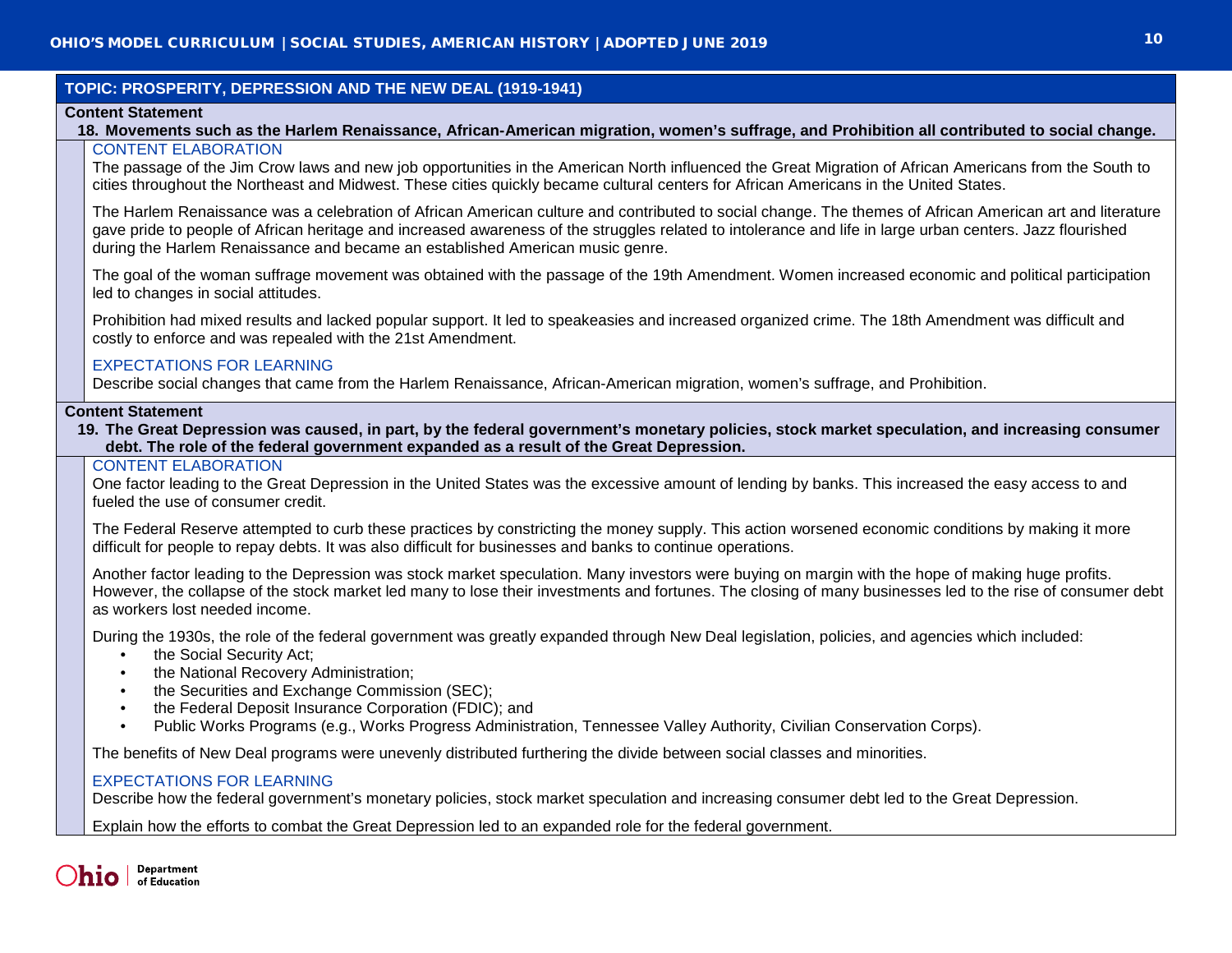| TOPIC: FROM ISOLATION TO WORLD WAR (1930-1945)                                                                                                                                                                                                                                                                                                                                                                                                                                                                                                                                                                                                          |  |  |  |
|---------------------------------------------------------------------------------------------------------------------------------------------------------------------------------------------------------------------------------------------------------------------------------------------------------------------------------------------------------------------------------------------------------------------------------------------------------------------------------------------------------------------------------------------------------------------------------------------------------------------------------------------------------|--|--|--|
| <b>Content Statement</b><br>20. During the 1930s, the U.S. government attempted to distance the country from earlier interventionist policies in the Western Hemisphere as<br>well as retain an isolationist approach to events in Europe and Asia until the beginning of World War II.                                                                                                                                                                                                                                                                                                                                                                 |  |  |  |
| <b>CONTENT ELABORATION</b><br>Following World War I, the United States was reluctant to become involved in overseas conflicts that could lead to another war.                                                                                                                                                                                                                                                                                                                                                                                                                                                                                           |  |  |  |
| The Neutrality Acts of the 1930s were attempts to isolate the country from the emerging problems in Asia and Europe.                                                                                                                                                                                                                                                                                                                                                                                                                                                                                                                                    |  |  |  |
| In an effort to aid countries fighting against fascist aggression, the United States introduced the cash-and-carry policy, the Lend-Lease Act, and helped write<br>the Atlantic Charter.                                                                                                                                                                                                                                                                                                                                                                                                                                                                |  |  |  |
| The expansionist policies of Japan and the bombing of Pearl Harbor ended U.S. isolationist policies.                                                                                                                                                                                                                                                                                                                                                                                                                                                                                                                                                    |  |  |  |
| <b>EXPECTATIONS FOR LEARNING</b><br>Explain how America transitioned from an isolationist foreign policy to involvement in World War II.                                                                                                                                                                                                                                                                                                                                                                                                                                                                                                                |  |  |  |
| <b>Content Statement</b><br>21. United States policy and mobilization of its economic and military resources during World War II affected American society. Despite<br>mistreatment, marginalized groups played important roles in the war effort while continuing to protest unfair treatment.                                                                                                                                                                                                                                                                                                                                                         |  |  |  |
| <b>CONTENT ELABORATION</b><br>The policy and mobilization of the United States at the outbreak of World War II greatly impacted the lives of Americans. Aspects of wartime policy and<br>mobilization included:<br>transition from peacetime to wartime economy (e.g., price controls, War Production Board);<br>$\bullet$<br>personal sacrifices for the war effort (e.g., rationing, victory gardens);<br>$\bullet$<br>military mobilization efforts (e.g., military draft, naval expansion);<br>$\bullet$<br>contributions to the war effort (e.g., war bonds, scrap drives); and<br>$\bullet$<br>propaganda efforts by the government.<br>$\bullet$ |  |  |  |
| Job opportunities in the civilian workforce and in the military opened for women and minorities.                                                                                                                                                                                                                                                                                                                                                                                                                                                                                                                                                        |  |  |  |
| Marginalized groups and their experiences during World War II included:<br>African Americans (e.g., Double V Campaign);<br>$\bullet$<br>Japanese Americans (e.g., internment camps);<br>$\bullet$<br>American Indians (e.g., Navajo Code Talkers); and<br>$\bullet$<br>Mexican Immigrants (e.g., Bracero Program).<br><b>EVOECTATIONS FOR LEADMING</b>                                                                                                                                                                                                                                                                                                  |  |  |  |
|                                                                                                                                                                                                                                                                                                                                                                                                                                                                                                                                                                                                                                                         |  |  |  |

## EXPECTATIONS FOR LEARNING

Explain changes American society experienced with the mobilization of its economic and military resources during World War II.

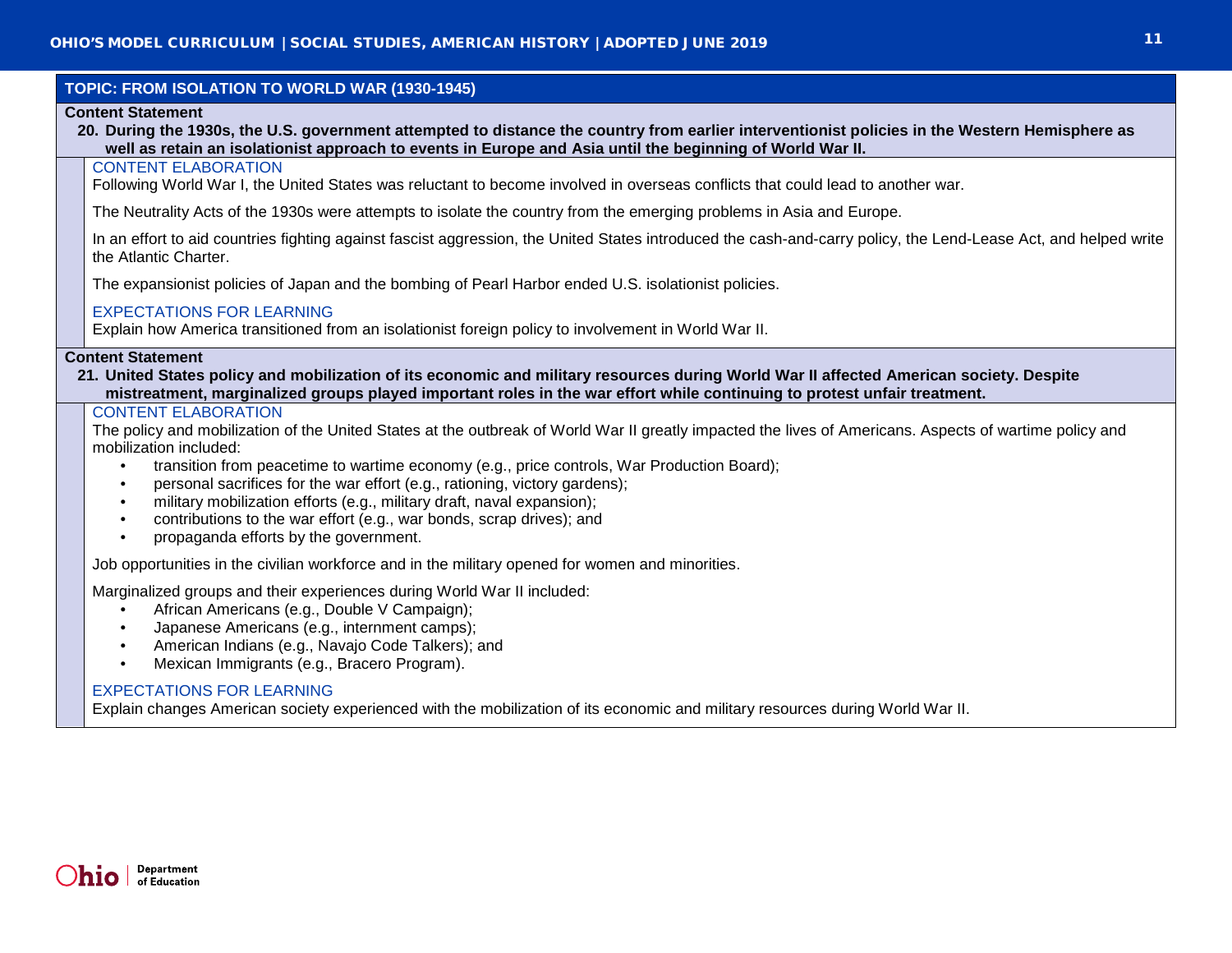# **TOPIC: THE COLD WAR (1945-1991)**

## **Content Statement**

**22. Use of atomic weapons changed the nature of war, altered the balance of power, and began the nuclear age.**

## CONTENT ELABORATION

The dropping of the atomic bombs on Japan hastened the end of World War II and is considered the beginning of the nuclear age. Atomic bombs introduced a new type of weapon capable of mass destruction. Possession of the nuclear bomb contributed to the status of the United States as a superpower.

Successful Soviet development of the atomic bomb in 1949 escalated an arms race that continued throughout the Cold War and led to heightened fears of a nuclear war and the establishment of the Soviet Union as a second superpower.

## EXPECTATIONS FOR LEARNING

Explain how atomic weapons have changed the nature of war, altered the balance of power, and started the nuclear age.

#### **Content Statement**

**23. The United States followed a policy of containment during the Cold War in response to the spread of communism.**

# CONTENT ELABORATION

The policy of containment began in the late 1940s to halt the spread of communism in Europe and Asia, and expanded to other parts of the world over the next several decades.

Reasons for implementing the policy of containment included:

- the fear of Soviet expansion in Europe:
- the rise of communism in China: and
- the spread of communism throughout Latin America and Asia.

Containment policies and international alliances included:

- the Marshall Plan;
- the Truman Doctrine: and
- the North Atlantic Treaty Organization (NATO).

In Asia, the policy of containment was the basis for U.S. involvement in the Korean and Vietnam Wars.

## EXPECTATIONS FOR LEARNING

Analyze the policy of containment the United States followed during the Cold War in response to the spread of Communism.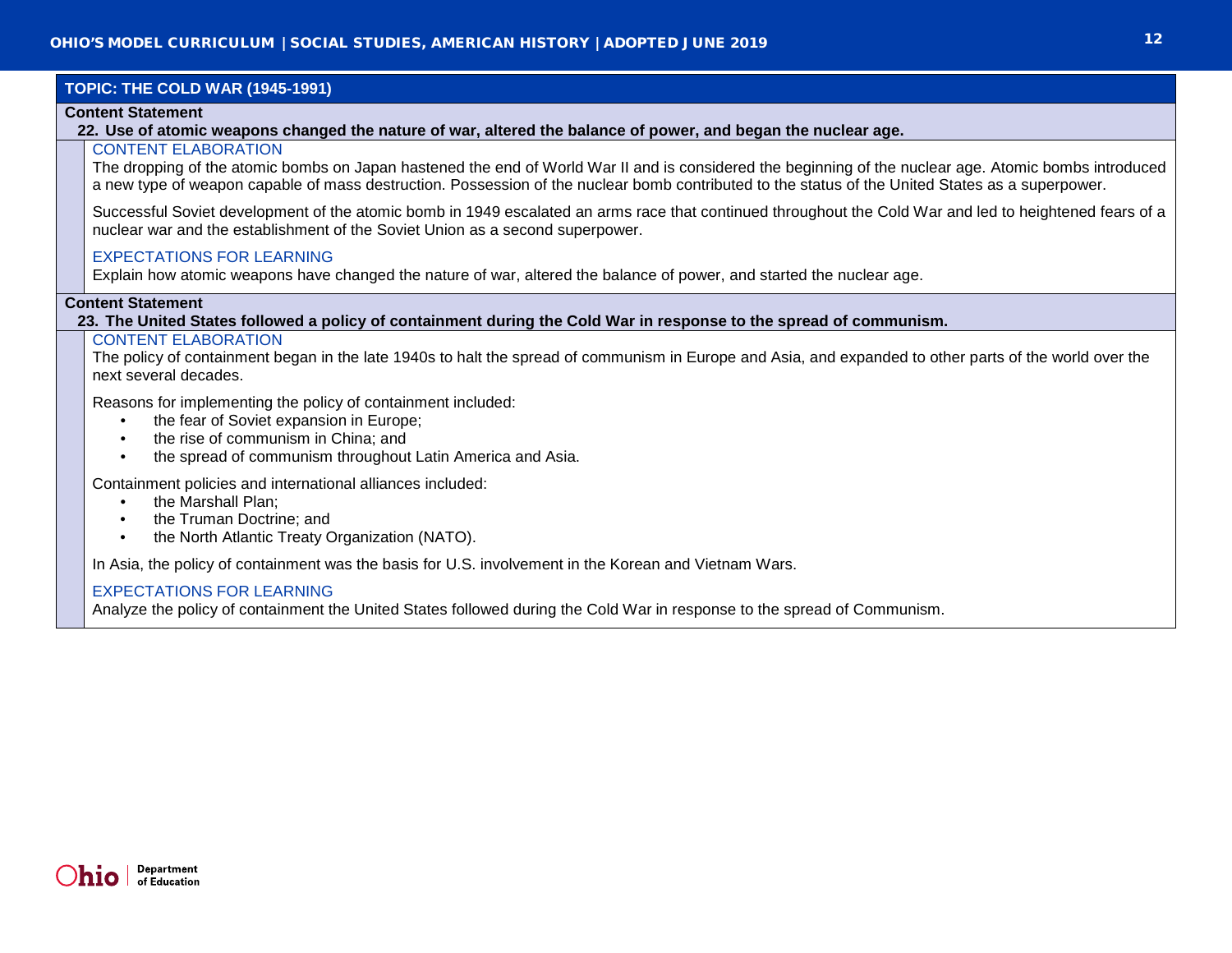# **TOPIC: THE COLD WAR (1945-1991)**

## **Content Statement**

**24. The Second Red Scare and McCarthyism reflected Cold War fears in American society.**

# CONTENT ELABORATION

The actions of the Soviet Union in Eastern Europe and the spread of communism in Asia caused a Second Red Scare. These developments sparked fears among many Americans and challenged civil liberties. The Second Red Scare focused attention on the media, labor unions, universities, and the military as targets of communist subversion.

Fears of subversion and charges of communist infiltration of the U.S. government led to the following actions:

- McCarthyism;
- investigations of the House Un-American Activities Committee (HUAC); and
- blacklisting of suspected communists.

# EXPECTATIONS FOR LEARNING

Explain how the Second Red Scare and McCarthyism reflected Cold War fears in American society.

# **Content Statement**

**25. The Cold War and conflicts in Korea and Vietnam influenced domestic and international politics.**

## CONTENT ELABORATION

The Cold War dominated international politics and impacted domestic policies in the United States for 45 years. Domestic and international concerns during this period included:

- the Korean War:
- the Second Red Scare;
- the nuclear arms race;
- the Bay of Pigs Invasion and Cuban Missile Crisis;
- political and military intervention in the Middle East and Latin America;
- expansion of the role of the United Nations; and
- the Vietnam War.

The Korean War sparked international events and concerns that would persist for decades including:

- further tensions between the United States and China;
- the continued division of North and South Korea; and
- improved relations and diplomacy between the United States and Japan.

The Vietnam War divided the country and sparked massive protests. Major domestic issues and events included:

- cuts to spending on domestic programs;
- urban unrest and violence; and
- anti-war protests.

## EXPECTATIONS FOR LEARNING

Analyze how the Cold War and conflicts in Korea and Vietnam influenced domestic and international politics between the end of World War II and 1991.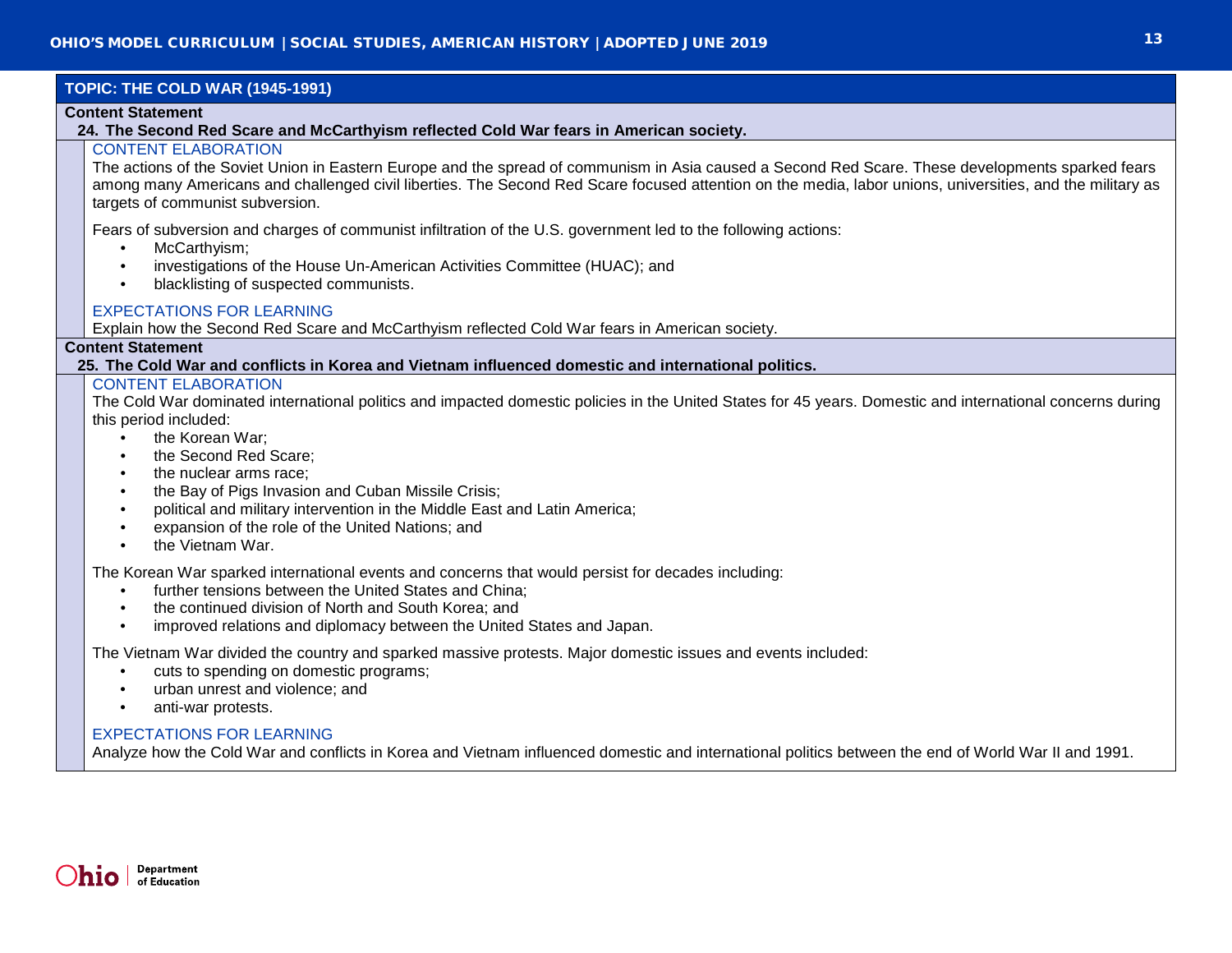# **TOPIC: THE COLD WAR (1945-1991)**

## **Content Statement**

**26. The collapse of communist governments in Eastern Europe and the U.S.S.R. brought an end to the Cold War.**

# CONTENT ELABORATION

U.S. economic and military pressure contributed to the collapse of communist governments in Eastern Europe and the Soviet Union (i.e., Union of Soviet Socialist Republics). This led to a reduction of tensions between the United States and the former Soviet Union.

The fall of the Berlin Wall followed by mass demonstrations for democracy contributed to the decline of communist governments in Eastern Europe.

The collapse of the Soviet Union resulted in independent republics that moved to institute democratic reforms and introduce free-market economies. The United States supported economic and education reforms by providing assistance to some of the former communist countries.

## EXPECTATIONS FOR LEARNING

Explain how U.S. economic and military pressure contributed to the collapse of communist governments in Eastern Europe and the Soviet Union and brought a close to the Cold War.

# **TOPIC: SOCIAL TRANSFORMATIONS IN THE UNITED STATES (1945-1994)**

## **Content Statement**

**27. Following World War II, the United States experienced a struggle for racial and gender equality and the extension of civil rights.**

## CONTENT ELABORATION

Following World War II, movements began to highlight the need to secure the same freedoms and opportunities for groups of marginalized Americans that other Americans enjoyed.

Civil Rights organizations fought for equal opportunities for African Americans and to end segregation. Organizations such as the National Association for the Advancement of Colored People (NAACP), the Southern Christian Leadership Conference (SCLC), and the Student Nonviolent Coordinating Committee (SNCC) sought to change long-standing policies and laws.

Many Civil Rights activists demonstrated to affect political and social change. These activists mobilized to carry out demonstrations to bring light to the injustices plaguing the nation. Examples of these actions included:

- the Montgomery Bus Boycott:
- the March on Washington; and
- the Freedom Rides.

Their actions helped to bring about legislative Civil Rights Act and Voting Rights Acts and judicial change including *Brown v. Board of Education*.

Mexican Americans organized through the United Farm Workers of America (UFW) to improve the conditions of migrant workers.

Women made progress toward equal opportunities through demonstrations, legislation, and the establishment of the National Organization for Women (NOW).

The American Indian Movement (AIM) worked to improve conditions on reservations, protect land rights, and improve opportunities in education and employment.

The Gay Liberation Movement began with the Stonewall Riots, which led to an organized effort for full inclusion in public life and institutions.

## EXPECTATIONS FOR LEARNING

Summarize the struggle for racial and gender equality and the extension of civil rights that occurred in the United States in the post-World War II period.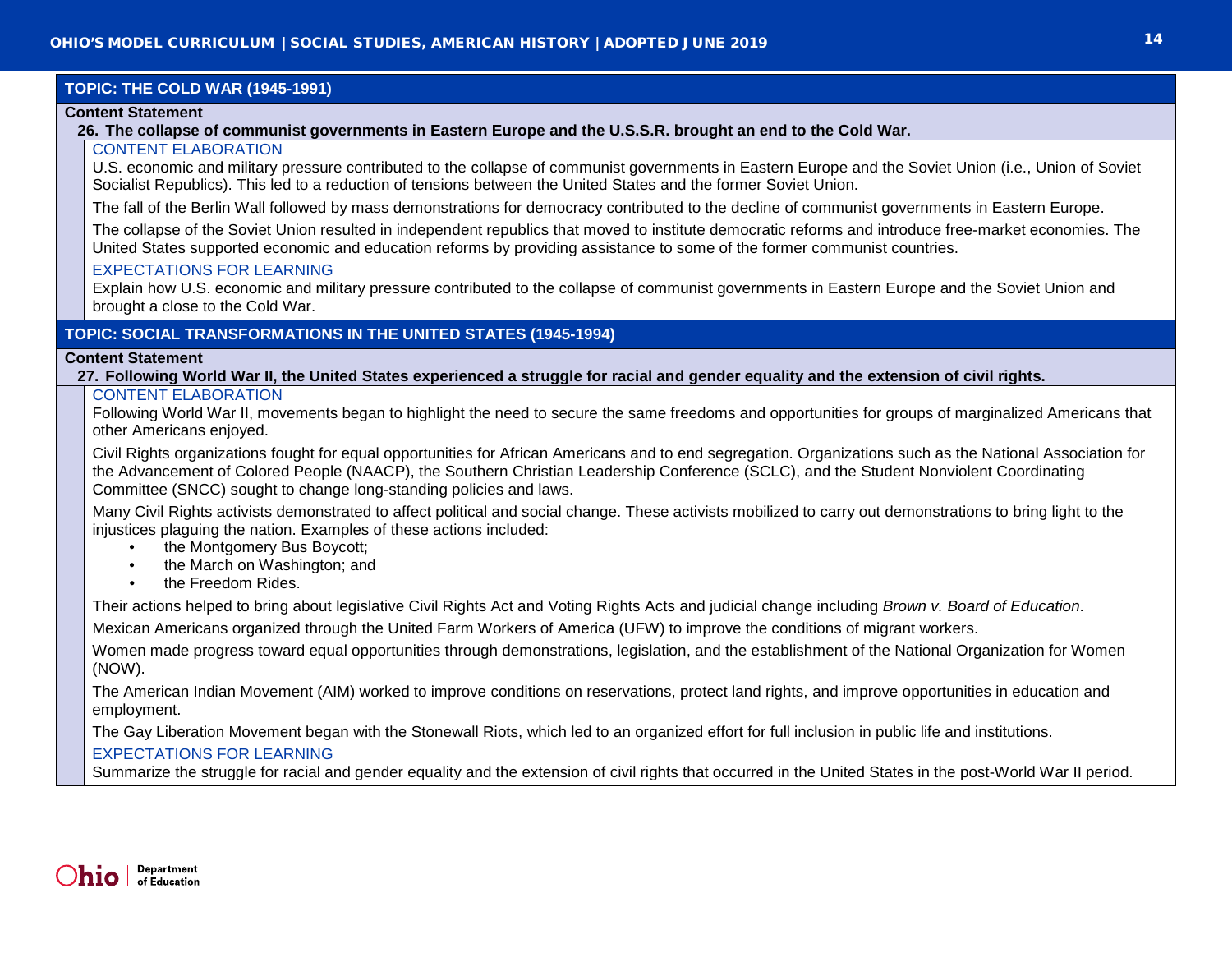# **TOPIC: SOCIAL TRANSFORMATIONS IN THE UNITED STATES (1945-1994)**

## **Content Statement**

**28. The postwar economic boom and advances in science and technology, produced changes in American life.**

# CONTENT ELABORATION

In the decades following World War II, the United States experienced an era of unprecedented prosperity and economic growth. Several factors that contributed to this prosperity and economic growth included:

- increased demand for goods and services;
- growth of suburbs; and
- the Baby Boom.

Advances in science and technology following the war also impacted American life in several ways including:

- medicine (e.g., polio vaccine, birth control pill);
- nuclear power plants:
- transportation (e.g., passenger jet plane, automobiles); and
- television.

# EXPECTATIONS FOR LEARNING

Describe how American life in the postwar period was impacted by the post-World War II economic boom and by advances in science and technology.

## **Content Statement**

**29. The continuing population flow from cities to suburbs, the internal migrations from the Rust Belt to the Sun Belt, and the increase in immigration resulting from passage of the 1965 Immigration Act have had social and political effects.**

## CONTENT ELABORATION

The postwar movement from cities to suburbs had social and political effects that included:

- white flight and discriminatory loan practices towards minorities (i.e., redlining);
- polarization of urban and rural voters; and
- urban riots throughout the 1960s.

Residents of the Rust Belt region of the country were being drawn by the employment opportunities offered by defense plants and high-tech industries located in the South and California. This migration led to the growth of the Sun belt. This development contributed to a political power shift in the country reflected in the reapportionment of congressional districts.

The 1965 Immigration Act allowed more individuals from Asia, Africa, and Latin America to enter the United States. The immigration that followed impacted the country's demographic makeup. For example, Hispanics became the fastest growing minority in the U.S. which led to an increase in Spanish language media and funding for bilingual education programs.

These demographic changes impacted voting practices and the balance of power between the major political parties.

# EXPECTATIONS FOR LEARNING

Analyze the social and political effects of the continuing population flow from cities to suburbs, the internal migrations from the Rust Belt to the Sun Belt, and the increase in immigration resulting from passage of the 1965 Immigration Act.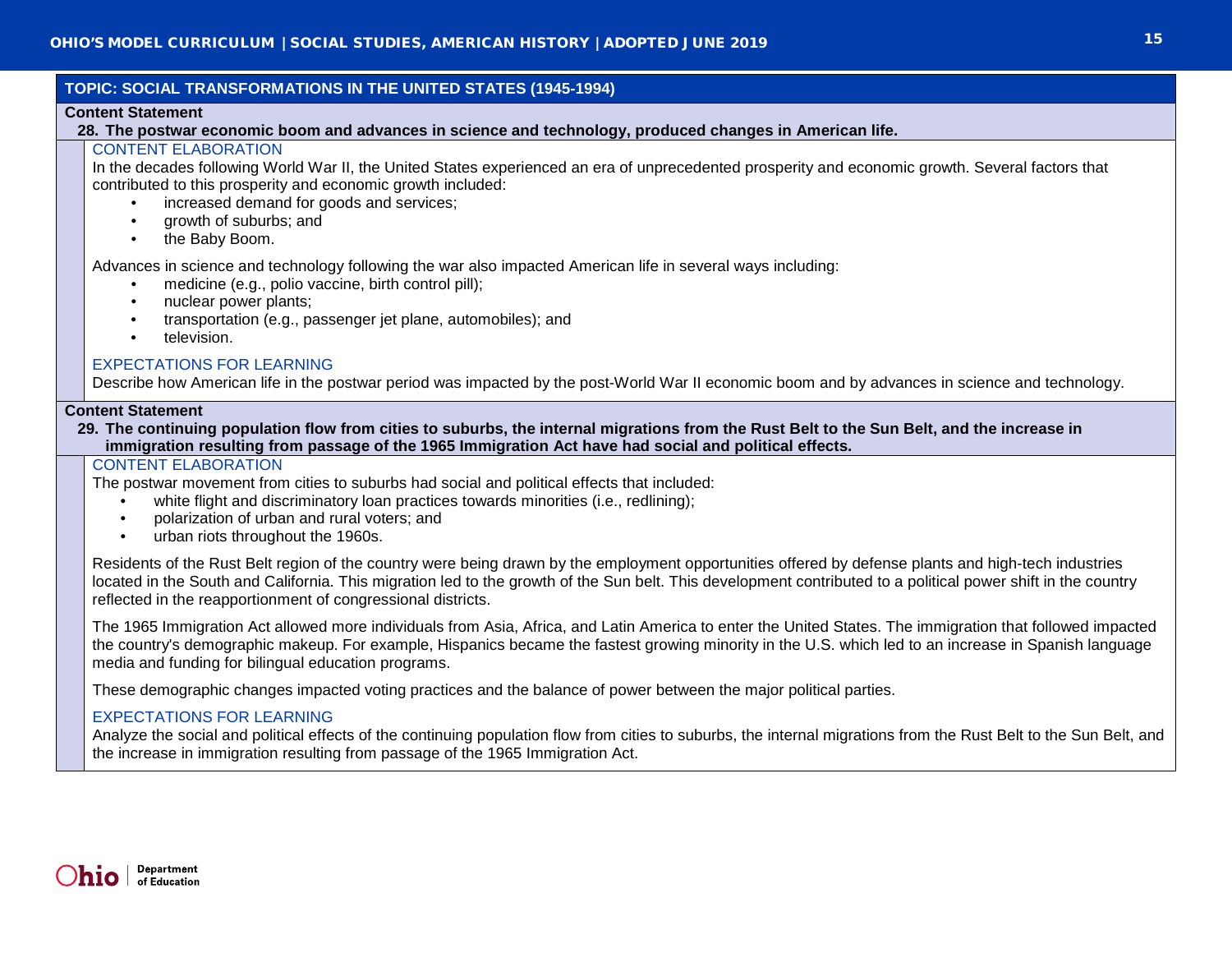## **TOPIC: SOCIAL TRANSFORMATIONS IN THE UNITED STATES (1945-1994)**

## **Content Statement**

**30. Political debates focused on the extent of the role of government in the economy, environmental protection, social welfare, and national security.**

## CONTENT ELABORATION

In the post-World War II period, the role of the government in influencing the economy continued to be a source of partisan debate. Public opinion on the issue was often influenced by the state of the economy (e.g., poverty, and unemployment). Examples of major economic policies influenced by shifts in public opinion included:

- the Great Society (Medicare and Medicaid); and
- Reaganomics (Supply-Side Economics and Deregulation).

The debate on the government's role in protecting the environment also increased due to research on the effects of pesticides, pollution, waste disposal, and the extent of climate change. Demands from environmentalists led to the establishment of the Environmental Protection Agency (EPA).

The controversies surrounding the federal government's role in protecting the country from communist infiltration and subversion continued during the Vietnam War Era. Domestic issues that led to debates over national security included:

- anti-war protests:
- Civil Rights Movement; and
- balance between individual rights and national security.

## EXPECTATIONS FOR LEARNING

Explain why the government's role in the economy, environmental protection, social welfare, and national security became the topic of political debates between 1945 and 1994.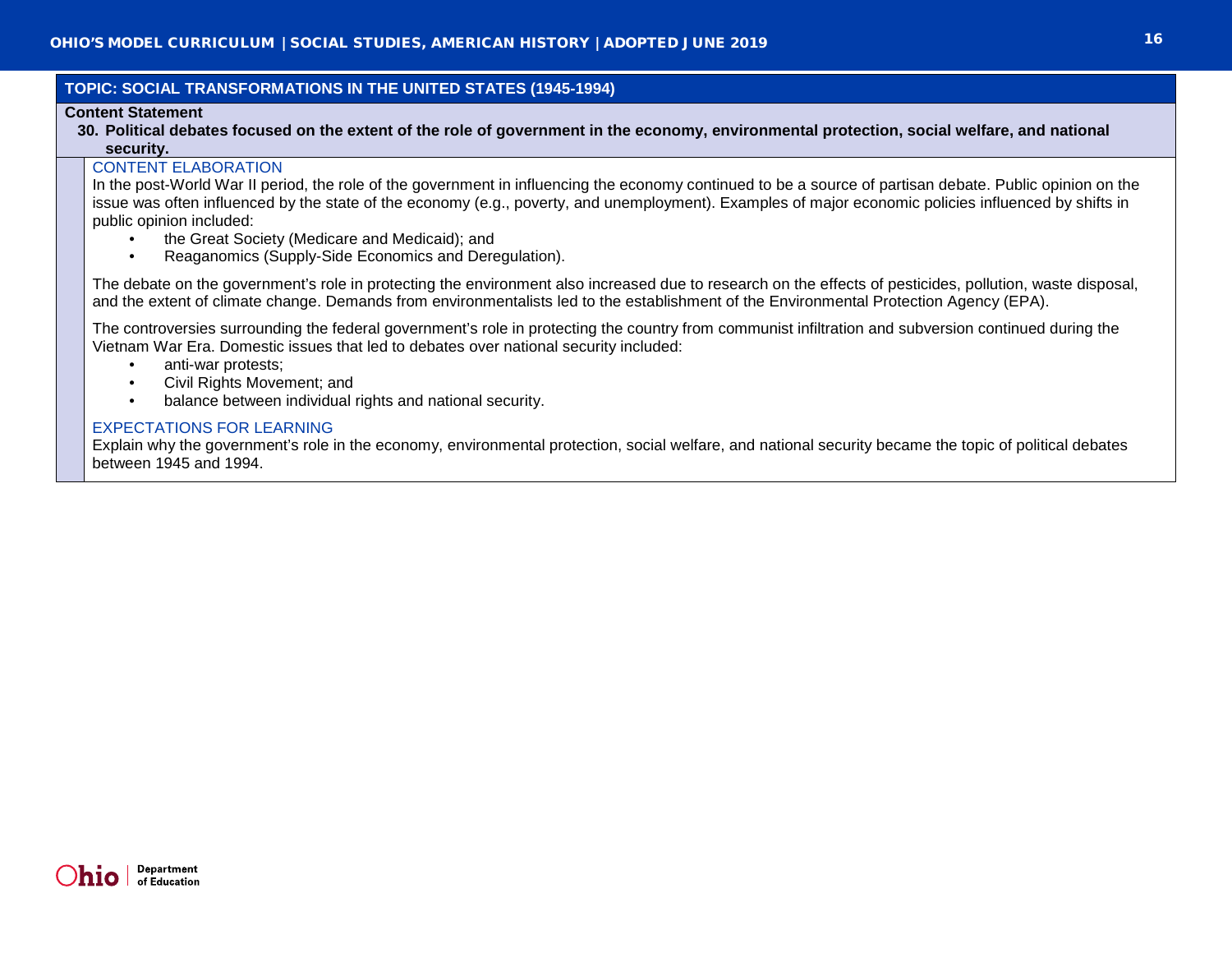## **TOPIC: UNITED STATES AND THE POST-COLD WAR WORLD (1991 TO PRESENT)**

## **Content Statement**

**31. Improved global communications, international trade, transnational business organizations, overseas competition, and the shift from manufacturing to service industries have impacted the American economy.**

## CONTENT ELABORATION

The American economy has been impacted by many influences since the early 1990s. Global technology has increased communication through the use of the:

- personal computer;
- Internet and social media; and
- mobile phone.

International trade, transnational business organizations, and overseas competition have challenged American producers and local communities, the effects of which have led to:

- a decrease in manufacturing jobs and closing of plants;
- a shift from a manufacturing industry toward a service industry;
- growth in lower-paying jobs;
- growth of information technology jobs; and
- an increase in the U.S. trade deficit.

## EXPECTATIONS FOR LEARNING

Analyze how the American economy has been impacted by improved global communications, international trade, transnational business organizations, overseas competition, and the shift from manufacturing to service industries.

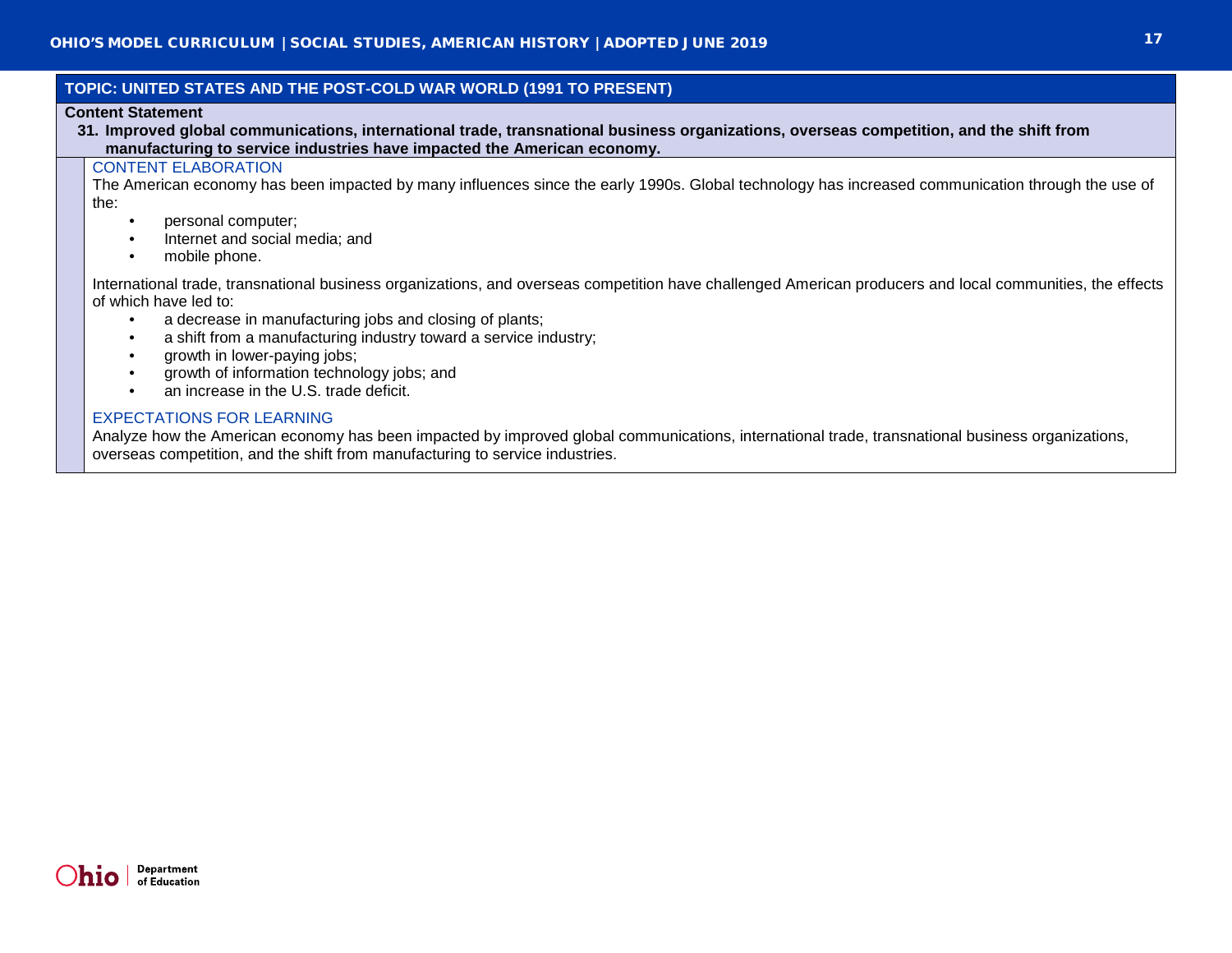## **TOPIC: UNITED STATES AND THE POST-COLD WAR WORLD (1991 TO PRESENT)**

## **Content Statement**

**32. Focusing on domestic policy, the United States faces ongoing social, political, national security, and economic challenges in the post-Cold War era and following the attacks on September 11, 2001.**

## CONTENT ELABORATION

The post-Cold War period and the attacks on Sept. 11, 2001, presented new domestic challenges for the United States. Issues impacting national security include:

- the dynamic of balancing national security with civil liberties (USA PATRIOT Act);
- the creation of the Transportation Security Administration;
- an increase in Islamophobia and xenophobia; and
- increasing fears of domestic terrorism.

The continuing debate between the role of the state and federal government in political and social issues includes disagreements over:

- LGBTQ+ rights:
- legalization of marijuana for medical conditions;
- gun rights and gun control;
- racial and gender equality; and
- health care.

Issues impacting the American economy include:

- operating within a globalized economy;
- a post-Cold War decrease in defense spending;
- the mortgage crisis; and
- government bailouts.

## EXPECTATIONS FOR LEARNING

Explain the social, political, economic, and national security challenges the United States' domestic policy faced in the post-Cold War period and following the attacks on Sept. 11, 2001.